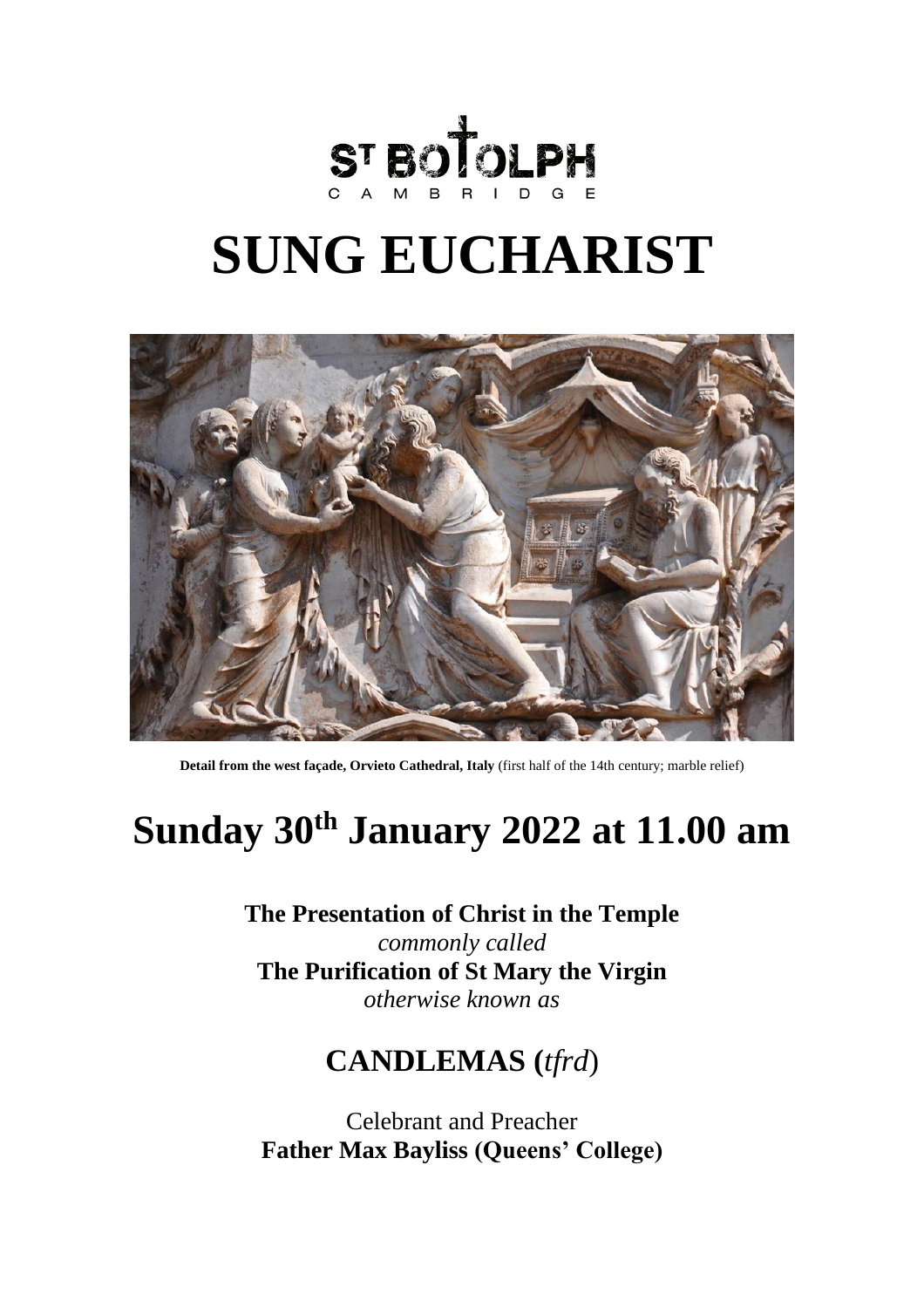## **Organ music before the service Saul Knights** *Responsum accepit Simeon*

## **WELCOME**

## *THE INTROIT PROPER*

We have waited, O God, for thy loving kindness in the midst of thy temple; according to thy hame, O God, so is thy praise unto the world's end: thy right hand is full of thy Name, O God, so is thy praise unto the world's end: thy right hand is full of righteousness. Great is the Lord, and highly to be praised: in the city of our God, even upon his holy hill. Glory be to the Father, and to the Son, and to the Holy Ghost. As it was in the beginning, is now, and ever shall be: world without end. Amen. We have waited, O God, for thy loving kindness ...

*THE LORD'S PRAYER*

UR Father, which art in heaven, hallowed be thy name; thy kingdom come; thy will be OUR Father, which art in heaven, hallowed be thy name; thy kingdom come; thy will be done; in earth as it is in heaven. Give us this day our daily bread. And forgive us our trespasses, as we forgive them that trespass against us. And lead us not into temptation; but deliver us from evil. **Amen.**

## *THE COLLECT FOR PURITY*

LMIGHTY God, unto whom all hearts be open, all desires known, and from whom no Secrets are hid; Cleanse the thoughts of our hearts by the inspiration of thy Holy Spirit, secrets are hid; Cleanse the thoughts of our hearts by the inspiration of thy Holy Spirit, that we may perfectly love thee, and worthily magnify thy holy Name; through Christ our Lord. **Amen.**

## *THE SUMMARY OF THE LAW*

UR Lord Jesus Christ said: Hear, O Israel, The Lord our God is one Lord; and thou shalt UR Lord Jesus Christ said: Hear, O Israel, The Lord our God is one Lord; and thou shalt love the Lord thy God with all thy heart, and with all thy soul, and with all thy mind, and with all thy strength. This is the first commandment. And the second is like, namely this: Thou shalt love thy neighbour as thyself. There is none other commandment greater than these. On these two commandments hang all the Law and the Prophets.

## **Lord have mercy upon us and write all these thy laws in our hearts, we beseech thee.** *(sung by all)*

Let us pray.

## *THE COLLECT FOR THE SOVEREIGN*

LMIGHTY God, whose kingdom is everlasting, and power infinite: Have mercy upon the **ALMIGHTY God, whose kingdom is everlasting, and power infinite: Have mercy upon the whole Church; and so rule the heart of thy chosen servant ELIZABETH, our Queen and** Governor, that she (knowing whose minister she is) may above all things seek thy honour and glory: and that we, and all her subjects (duly considering whose authority she hath) may faithfully serve, honour, and humbly obey her, in thee, and for thee, according to thy blessed Word and ordinance; through Jesus Christ our Lord, who with thee and the Holy Ghost liveth and reigneth, ever one God, world without end. **Amen.**

## *THE COLLECT OF THE DAY*

**ALMIGHTY** and everliving God, we humbly beseech thy Majesty, that, as thy only-<br>**A** begotten Son was this day presented in the temple in substance of our flesh, so we may begotten Son was this day presented in the temple in substance of our flesh, so we may be presented unto thee with pure and clean hearts, by the same thy Son Jesus Christ our Lord. **Amen.**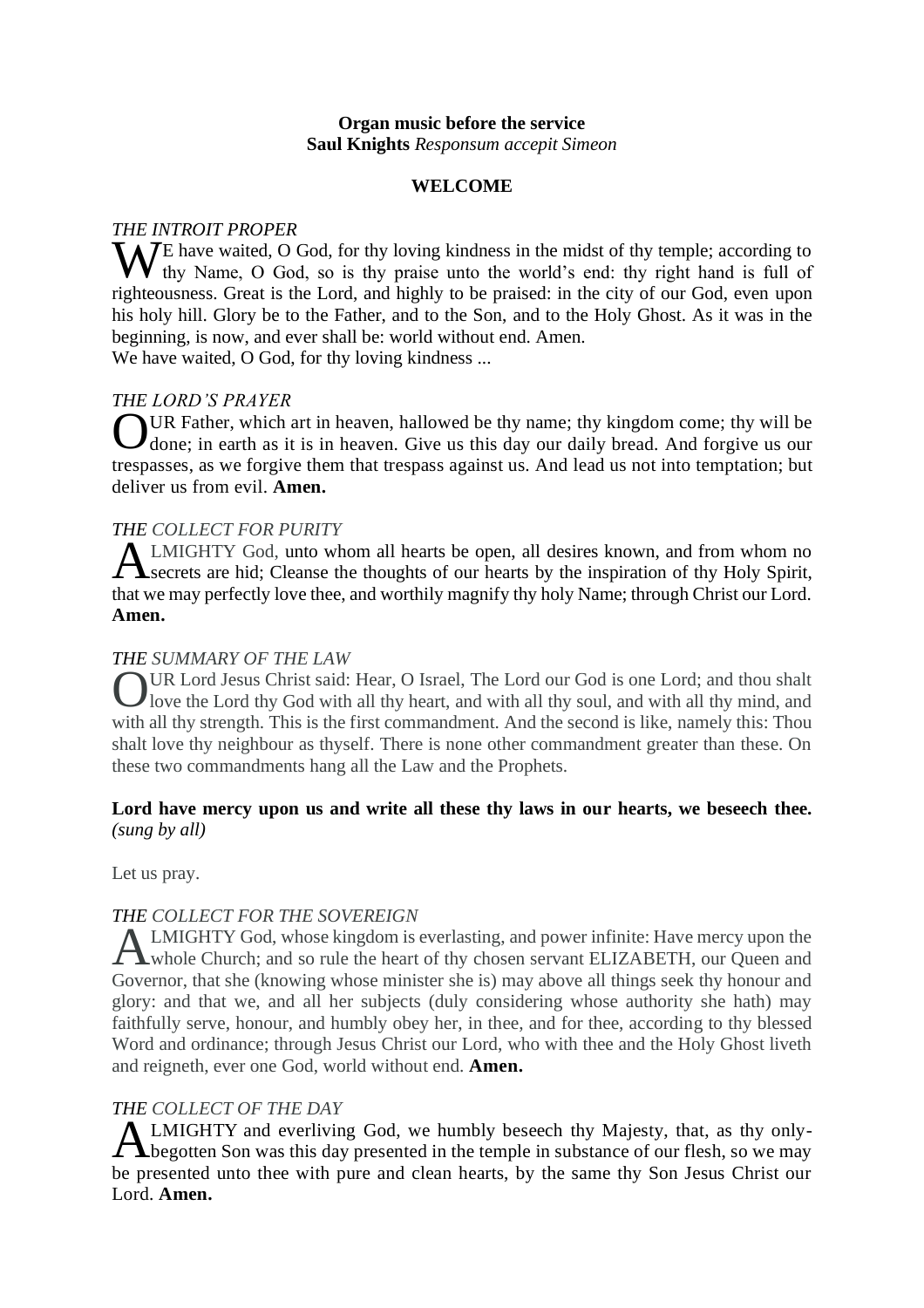## *THE EPISTLE (read by Saul Knights)*

## *The portion of scripture appointed for the Epistle is taken from the third chapter of the Book of Malachi, beginning at the first verse.*

EHOLD, I will send my messenger, and he shall prepare the way before me: and the BEHOLD, I will send my messenger, and he shall prepare the way before me: and the Lord, whom ye seek, shall suddenly come to his temple; even the messenger of the covenant, whom ye delight in; behold, he shall come, saith the Lord of hosts. But who may abide the day of his coming? and who shall stand when he appeareth? for he is like a refiner's fire, and like fullers' soap. And he shall sit as a refiner and purifier of silver; and he shall purify the sons of Levi, and purge them as gold and silver, that they may offer unto the Lord an offering in righteousness. Then shall the offerings of Judah and Jerusalem be pleasant unto the Lord, as in the days of old, and as in former years. And I will come near to you to judgement, and I will be a swift witness against the sorcerers, and against the adulterers, and against false swearers, and against those that oppress the hireling in his wages, the widow and the fatherless, and that turn aside the stranger from his right, and fear not me, saith the Lord of hosts.

## *Here endeth the Epistle.*

## *THE GRADUAL*

ALLELUIA, Alleluia. I will worship toward thy holy temple, and will sing praises unto thy hame. Alleluia. name. Alleluia.

## *TRACT*

ORD, now lettest thou thy servant depart in peace according to thy word. For mine eyes have seen thy salvation. Which thou hast prepared before the face of all people. To be a have seen thy salvation. Which thou hast prepared before the face of all people. To be a light to lighten the Gentiles, and to be the glory of thy people Israel.

*THE GRADUAL HYMN NEH 234 Christ, whose glory fills the skies*

## *THE GOSPEL*

*The Holy Gospel is written in the second chapter of the Gospel according to St Luke, beginning at the twenty-second verse.*

## **Glory be to thee, O Lord.** *(sung by all)*

ND when the days of her purification, according to the law of Moses, were AND when the days of her purification, according to the law of Moses, were<br>Aaccomplished, they brought him to Jerusalem, to present him to the Lord; (as it is written in the law of the Lord, Every male that openeth the womb shall be called holy to the Lord;) and to offer a sacrifice, according to that which is said in the law of the Lord, A pair of turtle-doves, or two young pigeons. And behold, there was a man in Jerusalem, whose name was Simeon; and the same man was just and devout, waiting for the consolation of Israel: and the Holy Ghost was upon him. And it was revealed unto him by the Holy Ghost, that he should not see death, before he had seen the Lord's Christ. And he came by the Spirit into the temple; and when the parents brought in the child Jesus, to do for him after the custom of the law, then took he him up in his arms, and blessed God, and said, Lord, now lettest thou thy servant depart in peace, according to thy word: for mine eyes have seen thy salvation, which thou hast prepared before the face of all people; a light to lighten the Gentiles, and the glory of thy people Israel. And Joseph and his mother marvelled at those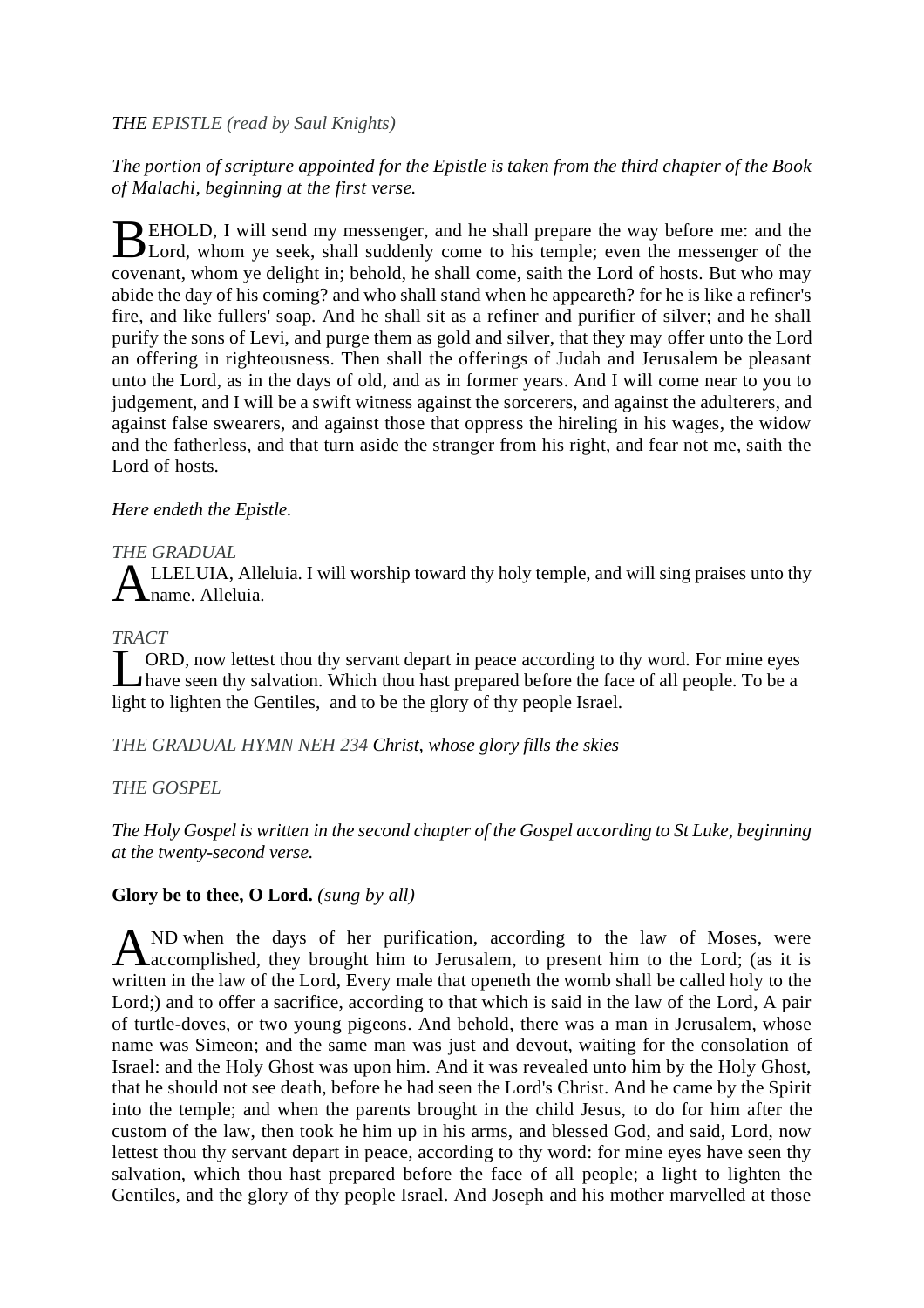things which were spoken of him. And Simeon blessed them, and said unto Mary his mother, Behold, this child is set for the fall and rising again of many in Israel; and for a sign which shall be spoken against; (yea, a sword shall pierce through thy own soul also;) that the thoughts of many hearts may be revealed. And there was one Anna a prophetess, the daughter of Phanuel, of the tribe of Aser; she was of a great age, and had lived with an husband seven years from her virginity: and she was a widow of about fourscore and four years; which departed not from the temple, but served God with fastings and prayers night and day. And she coming in that instant gave thanks likewise unto the Lord, and spake of him to all them that looked for redemption in Jerusalem. And when they had performed all things according to the law of the Lord, they returned into Galilee to their own city Nazareth. And the child grew, and waxed strong in spirit, filled with wisdom; and the grace of God was upon him.

#### **Praise be to thee, O Christ** *(sung by all)*

#### *THE NICENE CREED (sung by all)*

BELIEVE in one God the Father Almighty, Maker of heaven and earth, And of all things visible and invisible: And in one Lord Jesus Christ, the only-begotten Son of God, visible and invisible: And in one Lord Jesus Christ, the only-begotten Son of God, Begotten of his Father before all worlds, God of God, Light of Light, Very God of very God, Begotten, not made, Being of one substance with the Father, By whom all things were made: Who for us men and for our salvation came down from heaven, And was incarnate by the Holy Ghost of the Virgin Mary, And was made man, And was crucified also for us under Pontius Pilate. He suffered and was buried, And the third day he rose again according to the Scriptures, And ascended into heaven, And sitteth on the right hand of the Father. And he shall come again with glory to judge both the quick and the dead: Whose kingdom shall have no end. And I believe in the Holy Ghost, The Lord and giver of life, Who proceedeth from the Father and the Son, Who with the Father and the Son together is worshipped and glorified, Who spake by the Prophets. And I believe one Catholick and Apostolick Church. I acknowledge one Baptism for the remission of sins. And I look for the Resurrection of the dead, And the life of the world to come. Amen.

#### *THE SERMON –* **Father Max Bayliss**

#### *THE OFFERTORY PROPER*

FULL of grace are thy lips: because God hath blessed thee for ever.

## *THE OFFERTORY HYMN NEH 336 Angel-voices ever singing*

#### *THE INTENTIONS*

. . . And so let us pray for the whole state of Christ's Church militant here on earth:

#### *THE PRAYER FOR THE CHURCH MILITANT*

**ALMIGHTY** and ever living God, who by thy holy Apostle hast taught us to make prayers, and supplications, and to give thanks for all men; We humbly beseech thee most  $\sum$  and supplications, and to give thanks for all men; We humbly beseech thee most mercifully to accept our oblations, and to receive these our prayers, which we offer unto thy Divine Majesty; beseeching thee to inspire continually the Universal Church with the spirit of truth, unity, and concord: And grant that all they that do confess thy holy Name may agree in the truth of thy holy Word, and live in unity and godly love.

We beseech thee also to save and defend all Christian kings, princes and governors; and specially thy servant Elizabeth our Queen; that under her we may be godly and quietly governed: and grant unto her whole council, and to all that are put in authority under her, that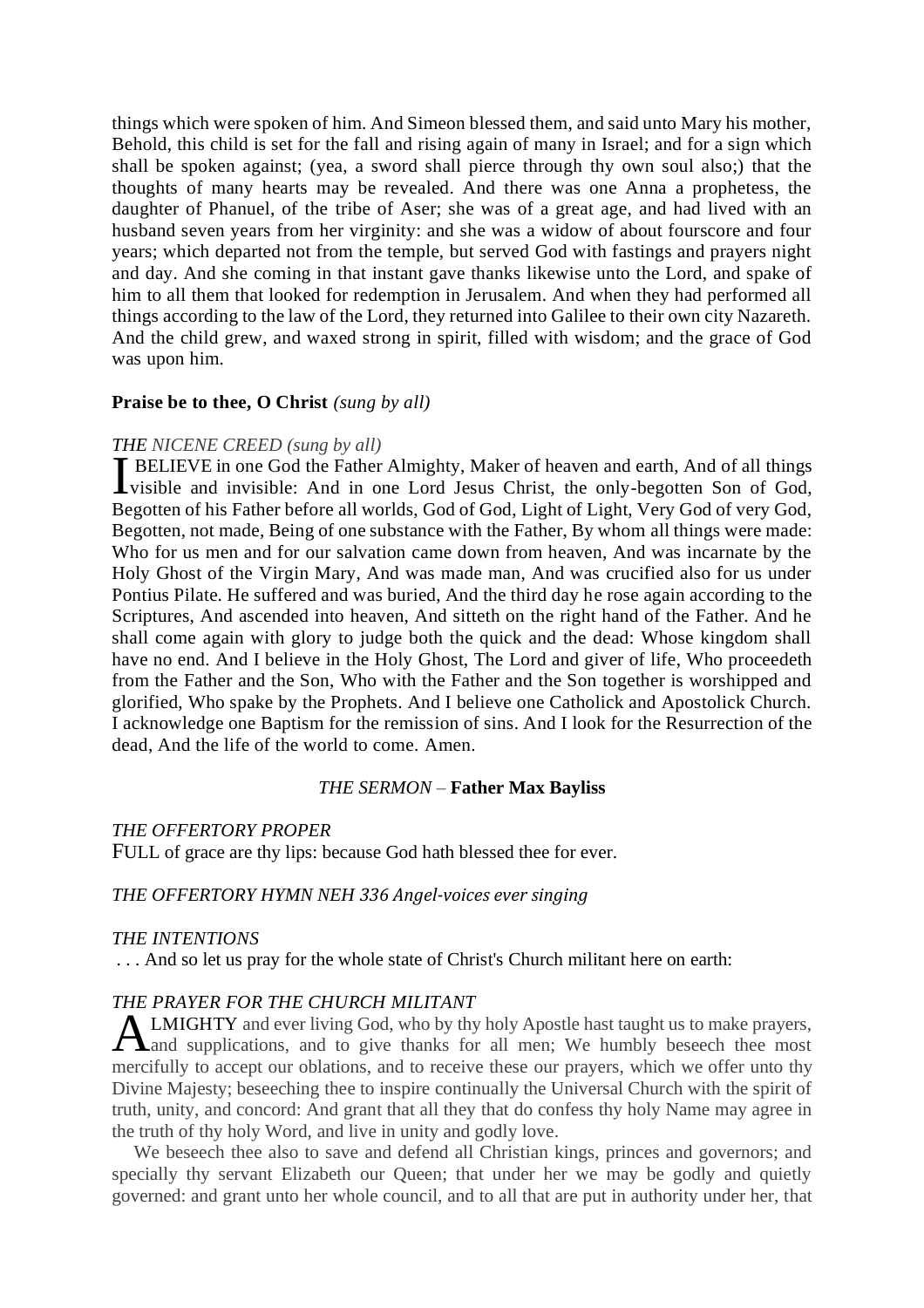they may truly and indifferently minister justice, to the punishment of wickedness and vice, and to the maintenance of thy true religion, and virtue.

Give grace, O heavenly Father, to all Bishops and Curates, that they may, both by their life and doctrine, set forth thy true and lively Word, and rightly and duly administer thy holy Sacraments.

And to all thy People give thy heavenly grace; and especially to this congregation here present; that, with meek heart and due reverence, they may hear, and receive thy holy Word; truly serving thee in holiness and righteousness all the days of their life.

And we most humbly beseech thee, of thy goodness, O Lord, to comfort and succour all them who, in this transitory life, are in trouble, sorrow, need, sickness, or any other adversity. And we also bless thy holy Name for all thy servants departed this life in thy faith and fear; beseeching thee to give us grace so to follow their good examples, that with them we may be partakers of thy heavenly kingdom. Grant this, O Father, for Jesus Christ's sake, our only Mediator and Advocate. **Amen.**

#### *THE INVITATION TO CONFESSION*

 $\bigvee$ E that do truly and earnestly repent you of your sins, and are in love and charity with your The that do truly and earnestly repent you of your sins, and are in love and charity with your neighbours, and intend to lead a new life, following the commandments of God, and walking from henceforth in his holy ways; Draw near with faith, and take this holy Sacrament to your comfort; and make your humble confession to Almighty God, meekly kneeling upon your knees.

#### *THE CONFESSION*

#### LMIGHTY God,

**Father of our Lord Jesus Christ, Maker of all things, Judge of all men; We acknowledge and bewail our manifold sins and wickedness, Which we, from time to time, most grievously have committed, By thought, word, and deed, Against thy Divine Majesty, Provoking most justly thy wrath and indignation against us. We do earnestly repent, And are heartily sorry for these our misdoings; The remembrance of them is grievous unto us; The burden of them is intolerable. Have mercy upon us, Have mercy upon us, most merciful Father; For thy Son our Lord Jesus Christ's sake, Forgive us all that is past; And grant that we may ever hereafter Serve and please thee In newness of life, To the honour and glory of thy Name; Through Jesus Christ our Lord. Amen.** A

#### *THE ABSOLUTION*

LMIGHTY God, our heavenly Father, who of his great mercy hath promised **ALMIGHTY** God, our heavenly Father, who of his great mercy hath promised forgiveness of sins to all them that with hearty repentance and true faith turn unto him; Have mercy upon you; + pardon and deliver you from all your sins; confirm and strengthen you in all goodness; and bring you to life eternal; through Jesus Christ our Lord. **Amen.**

#### *THE COMFORTABLE WORDS*

EAR what comfortable words our Saviour Christ saith unto all that truly turn to him.<br> *Come unto me all that travail and are heavy laden, and I will refresh you. So God loved Come unto me all that travail and are heavy laden, and I will refresh you*. *So God loved the world, that he gave his only-begotten Son, to the end that all that believe in him should not perish, but have everlasting life.* Hear also what Saint Paul saith.*This is a true saying, and worthy of all men to be received, that Christ Jesus came into the world to save sinners.* Hear also what Saint John saith. *If any man sin, we have an Advocate with the Father, Jesus Christ the righteous; and he is the propitiation for our sins.*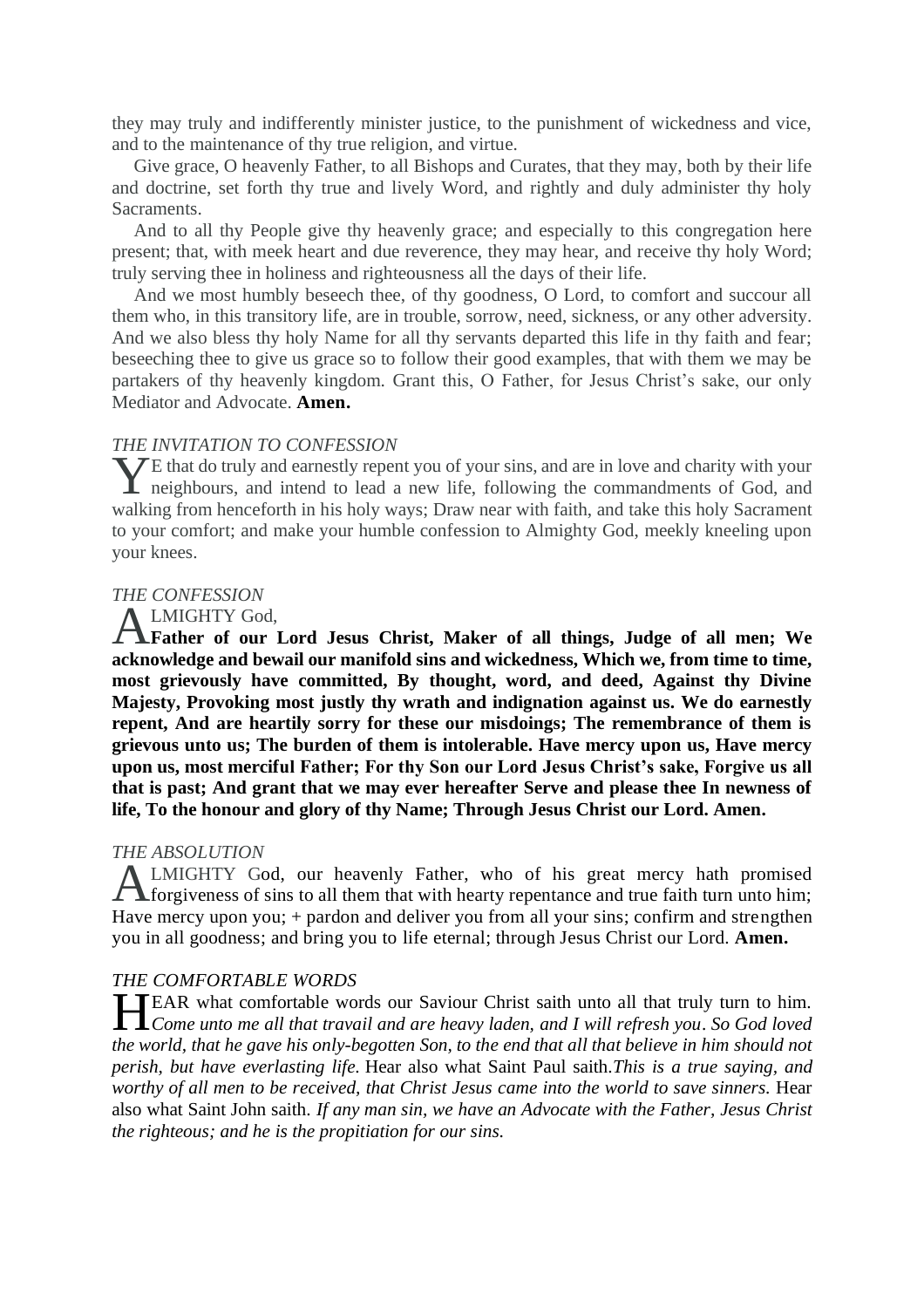## *THE SURSUM CORDA* THE Lord be with you. **And with thy spirit.** Lift up your hearts. **We lift them up unto the Lord.** Let us give thanks unto our Lord God. **It is meet and right so to do**.

It is very meet, right, and our bounden duty, that we should at all times, and in all places, give thanks unto thee, O Lord, Holy Father, Almighty, Everlasting God. Therefore with Angels and Archangels, and with all the company of heaven, we laud and magnify thy glorious Name; evermore praising thee, and singing:

#### *SANCTUS (sung by the choir to the setting Bottazzo)*

**TOLY**, holy, holy, Lord God of hosts, heaven and earth are full of thy glory: Glory be to TOLY, holy, holy, Lord God of hosts, heaven and earth are full of thy glory: Glory be to thee, O Lord most High. Blessed is he that cometh in the name of the Lord. Hosanna in the highest.

#### *THE PRAYER OF HUMBLE ACCESS*

We do not presume to come to this thy Table, O merciful Lord, trusting in our own righteousness, but in thy manifold and great mercies. We are not worthy so much **righteousness, but in thy manifold and great mercies. We are not worthy so much as to gather up the crumbs under thy Table. But thou art the same Lord, whose property is always to have mercy: Grant us therefore, gracious Lord, so to eat the flesh of thy dear Son Jesus Christ, and to drink his blood, that our sinful bodies may be made clean by his body, and our souls washed through his most precious blood, and that we may evermore dwell in him, and he in us. Amen.**

#### *THE PRAYER OF CONSECRATION*

LMIGHTY God, our heavenly Father, who of thy tender mercy, didst give thine only Son Jesus Christ to suffer death upon the Cross for our redemption; who made there (by his one oblation of himself once offered) a full, perfect, and sufficient sacrifice, oblation, and satisfaction, for the sins of the whole world; and did institute, and in his holy Gospel command us to continue, a perpetual memory of that his precious death, until his coming again: Hear us, O merciful Father, we most humbly beseech thee; and grant that by the power of the Holy Spirit, we receiving these thy creatures of bread and wine, according to thy Son our Saviour Jesus Christ's holy institution, in remembrance of his death and passion, may be partakers of his most blessed + Body and Blood: Who, in the same night that he was betrayed, took Bread; and when he had given thanks, he brake it, and gave it to his disciples, saying: *Take, eat, this is my Body, which is given for you; Do this in remembrance of me. Likewise, after supper, he* took the Cup; and, when he had given thanks, he gave it to them, saying: *Drink ye all of this; for this is my Blood of the New Testament, which is shed for you, and for many, for the remission of sins; Do this, as oft as ye shall drink it, in remembrance of me. Amen.* A

#### *THE AGNUS DEI (Bottazzo)*

LAMB of God, that takest away the sins of the world, have mercy upon us. O Lamb of God, that takest away the sins of the world, have mercy upon us. O Lamb of God that takest away the sins of the world, grant us thy peace. O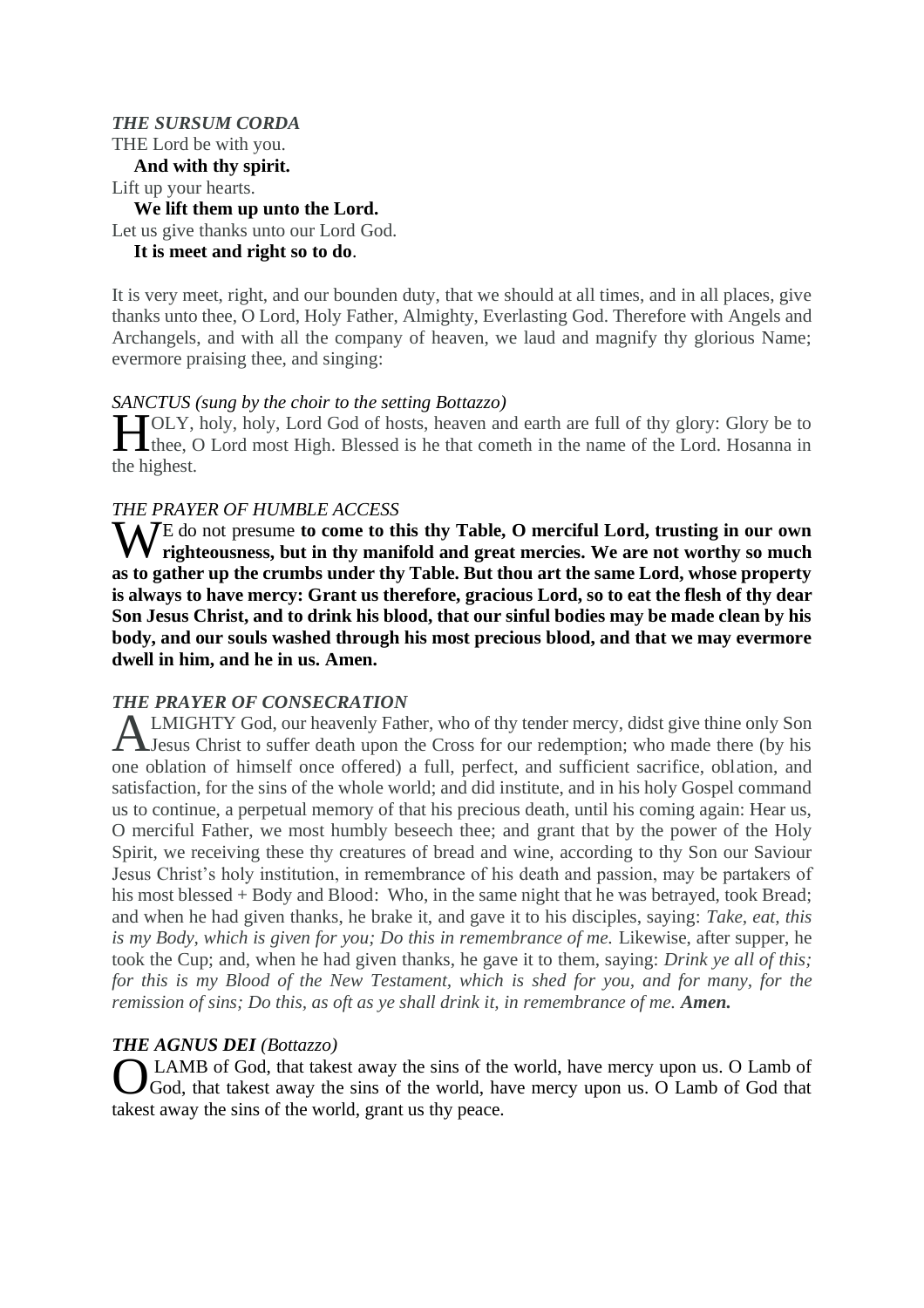## *THE COMMUNION PROPER*

T was revealed unto Simeon by the Holy spirit: that he should not see death, before he T was revealed unto Simeon b<br>
had seen the Lord's Anointed.

## *THE COMMUNION*



*THE COMMUNION ANTHEM* **J Eccard** *When to the temple Mary went*

When to the temple Mary went, and brought the Holy Child, Him did the aged Simeon see, as it had been revealed. He took up Jesus in his arms and blessing God he said: In see, as it had been revealed. He took up Jesus in his arms and blessing God he said: In peace I now depart, my Saviour having seen, The Hope of Israel, the Light of men. Help now thy servants, gracious Lord, that we may ever be as once the faithful Simeon was, rejoicing but in Thee; and when we must from earth departure take, departure take, may gently fall asleep and with Thee wake.

## *THE COMMUNION HYMN NEH 391 King of Glory*

ord, you fulfilled the hope of Simeon and Anna, who lived to welcome the Messiah: I ord, you fulfilled the hope of Simeon and Anna, who lived to welcome the Messiah:<br>
I may we, who have received these gifts beyond words, prepare to meet Christ Jesus when he comes to bring us to eternal life; for he is alive and reigns, now and for ever. **Amen.**

## *THE LORD'S PRAYER*

## UR Father.

**WR** Father, Which art in heaven, hallowed be thy name; thy kingdom come; thy will be done; **in earth as it is in heaven. Give us this day our daily bread. And forgive us our trespasses, as we forgive them that trespass against us. And lead us not into temptation; but deliver us from evil. For thine is the kingdom, the power and the glory, for ever and ever. Amen.**

## *THE PRAYER OF OBLATION*

LORD and heavenly Father, we thy humble servants entirely desire thy fatherly goodness mercifully to accept this our sacrifice of praise and thanksgiving; most humbly beseeching thee to grant, that by the merits and death of thy Son Jesus Christ, and through faith in his blood, we and all thy whole Church may obtain remission of our sins, O